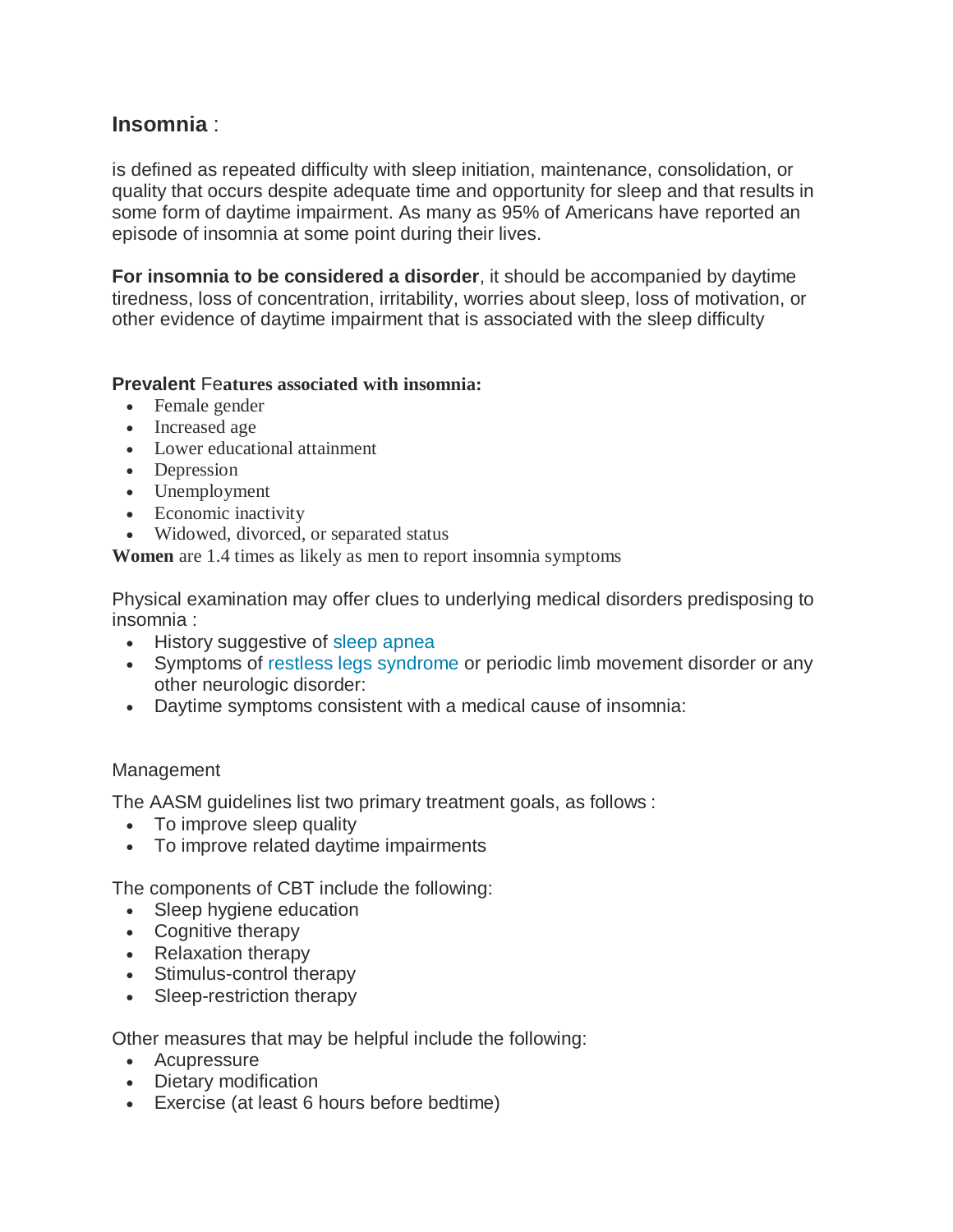# **Elements of good sleep hygiene**:

- Develop regular sleep habits; this means keeping a regular sleep and wake time, sleeping as much as needed to feel refreshed the following day, but not spending more time in bed than needed
- Avoid staying in bed in the morning to catch up on sleep
- Avoid daytime naps; if a nap is necessary, keep it short (less than 1 hour) and avoid napping after 3 pm
- Keep a regular daytime schedule; regular times for meals, medications, chores, and other activities helps keep the inner body clock running smoothly
- Do not read, write, eat, watch TV, talk on the phone, or play cards in bed
- Avoid caffeine after lunch; avoid alcohol within 6 hours of bedtime; avoid nicotine before bedtime
- Do not go to bed hungry, but do not eat a big meal near bedtime either
- Avoid sleeping pills, particularly over-the-counter remedies
- Slow down and unwind before bed (beginning at least 30 minutes before bedtime (a light snack may be helpful); create a bedtime ritual such as getting ready for bed, wearing night clothes, listening to relaxing music, or reading a magazine, newspaper, or book
- Avoid watching TV in the bedroom or sleeping on the sofa and then going to bed later in the night
- Avoid stimulating activities prior to bedtime (eg, vigorous exercise, discussing or reviewing finances, or discussing stressful issues with a spouse or partner or ruminating about them with oneself)
- Keep the bedroom dark, quiet, and at a comfortable temperature
- Exercise daily; this is best performed in the late afternoon or early evening (but not later than  $6-7$  pm)
- Do not force yourself to sleep; if you are unable to fall asleep within 15-30 minutes, get up and do something relaxing until sleepy (eg, read a book in a dimly lit room, watch a nonstimulating TV program); avoid watching the clock or worrying about the perceived consequences of not getting enough sleep

# **]Multiple factors affect sleep in the elderly:**

- nocturia.
- pain syndromes,
- and many medical disorders (eg, heart failure, chronic obstructive pulmonary disease, Parkinson disease).
- Other factors include restless legs syndrome, sleep apnea (all of which have increased frequency in the elderly),
- dementia,
- changing situational factors such as retirement, bereavement, or financial difficulties, which lead to anxiety and depression.